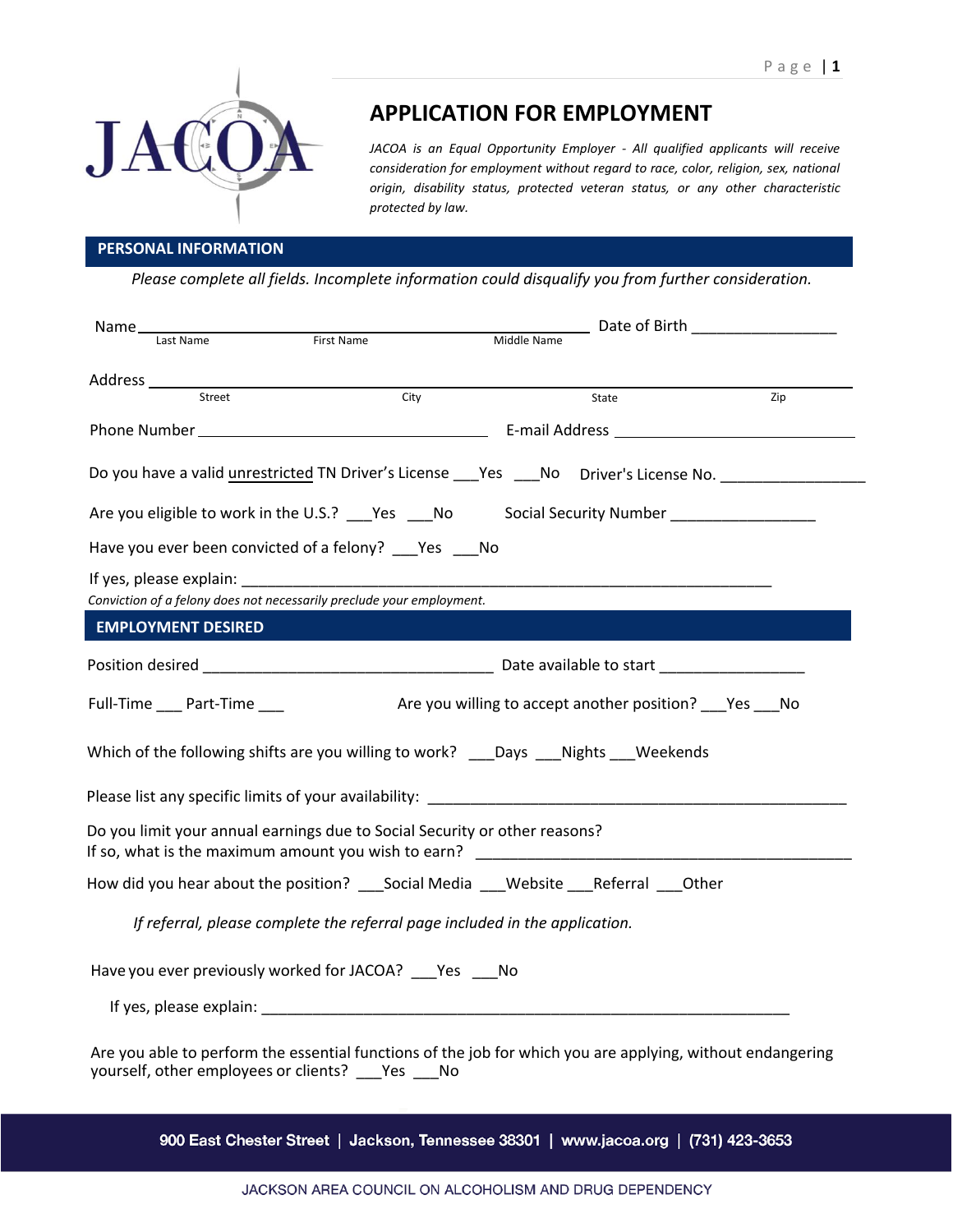| <b>EDUCATION / TRAINING</b>                    |                                   |                          |                        |
|------------------------------------------------|-----------------------------------|--------------------------|------------------------|
| <b>EDUCATION</b>                               | <b>Name and Address of School</b> | <b>Did You Graduate?</b> | <b>Degree Received</b> |
|                                                |                                   |                          |                        |
| High School                                    |                                   | $\square$ Yes            |                        |
|                                                |                                   | $\square$ No             |                        |
| College or University                          |                                   | $\square$ Yes            |                        |
|                                                |                                   | $\square$ No             |                        |
| Trade, Business or                             |                                   | $\square$ Yes            |                        |
| Correspondence School                          |                                   | $\square$ No             |                        |
| Other Classes / Trainings                      |                                   |                          |                        |
| Professional Licenses<br>and/or Certifications |                                   |                          |                        |

#### **EMPLOYMENT HISTORY**

*List current (or most recent) employer first and all others in reverse chronological order including periods of unemployment. Incomplete information could disqualify you from further consideration.* 

| <b>Company Name</b>                                  |                | Dates Employed (From - To) |                   |
|------------------------------------------------------|----------------|----------------------------|-------------------|
| Address (Street, City, State, Zip Code)              |                | Phone                      |                   |
| <b>Supervisor's Name and Title</b>                   | Position Title | <b>Starting Pay</b>        | <b>Ending Pay</b> |
| Job Description & Responsibilities                   |                |                            |                   |
| <b>Reason for Leaving</b>                            |                |                            |                   |
| May we contact? If no, please explain.<br>□ Yes □ No |                |                            |                   |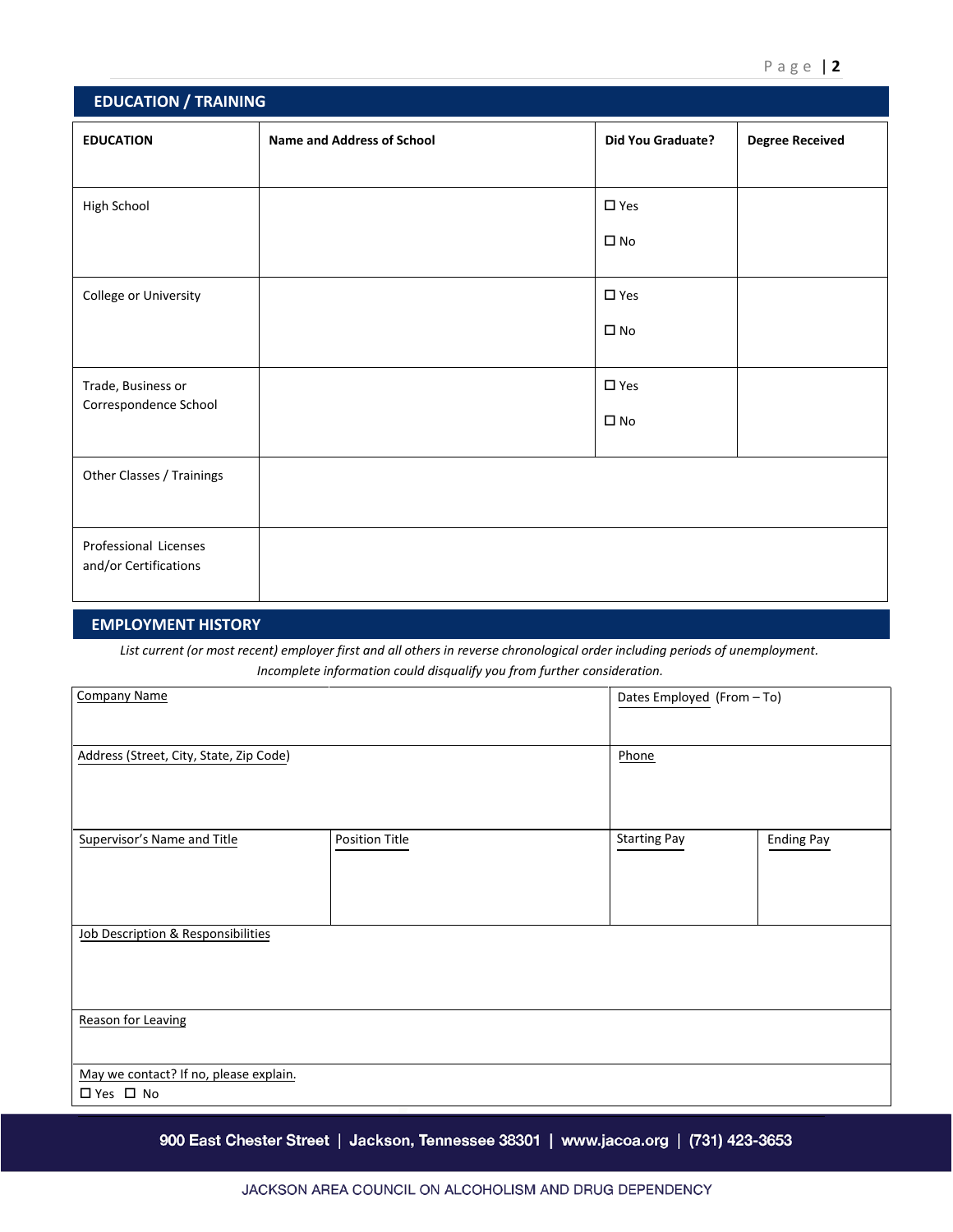| <b>EMPLOYMENT HISTORY (Continued)</b>   |                |                            |                   |
|-----------------------------------------|----------------|----------------------------|-------------------|
| <b>Company Name</b>                     |                | Dates Employed (From - To) |                   |
|                                         |                |                            |                   |
| Address (Street, City, State, Zip Code) |                | Phone                      |                   |
|                                         |                |                            |                   |
|                                         |                |                            |                   |
| Supervisor's Name and Title             | Position Title | <b>Starting Pay</b>        | <b>Ending Pay</b> |
|                                         |                |                            |                   |
|                                         |                |                            |                   |
| Job Description & Responsibilities      |                |                            |                   |
|                                         |                |                            |                   |
|                                         |                |                            |                   |
| <b>Reason for Leaving</b>               |                |                            |                   |
|                                         |                |                            |                   |
| May we contact? If no, please explain.  |                |                            |                   |
| □ Yes □ No                              |                |                            |                   |

| <b>Company Name</b>                                  |                | Dates Employed (From - To) |                   |
|------------------------------------------------------|----------------|----------------------------|-------------------|
| Address (Street, City, State, Zip Code)              |                | Phone                      |                   |
|                                                      |                |                            |                   |
| Supervisor's Name and Title                          | Position Title | <b>Starting Pay</b>        | <b>Ending Pay</b> |
|                                                      |                |                            |                   |
| Job Description & Responsibilities                   |                |                            |                   |
|                                                      |                |                            |                   |
| <b>Reason for Leaving</b>                            |                |                            |                   |
| May we contact? If no, please explain.<br>□ Yes □ No |                |                            |                   |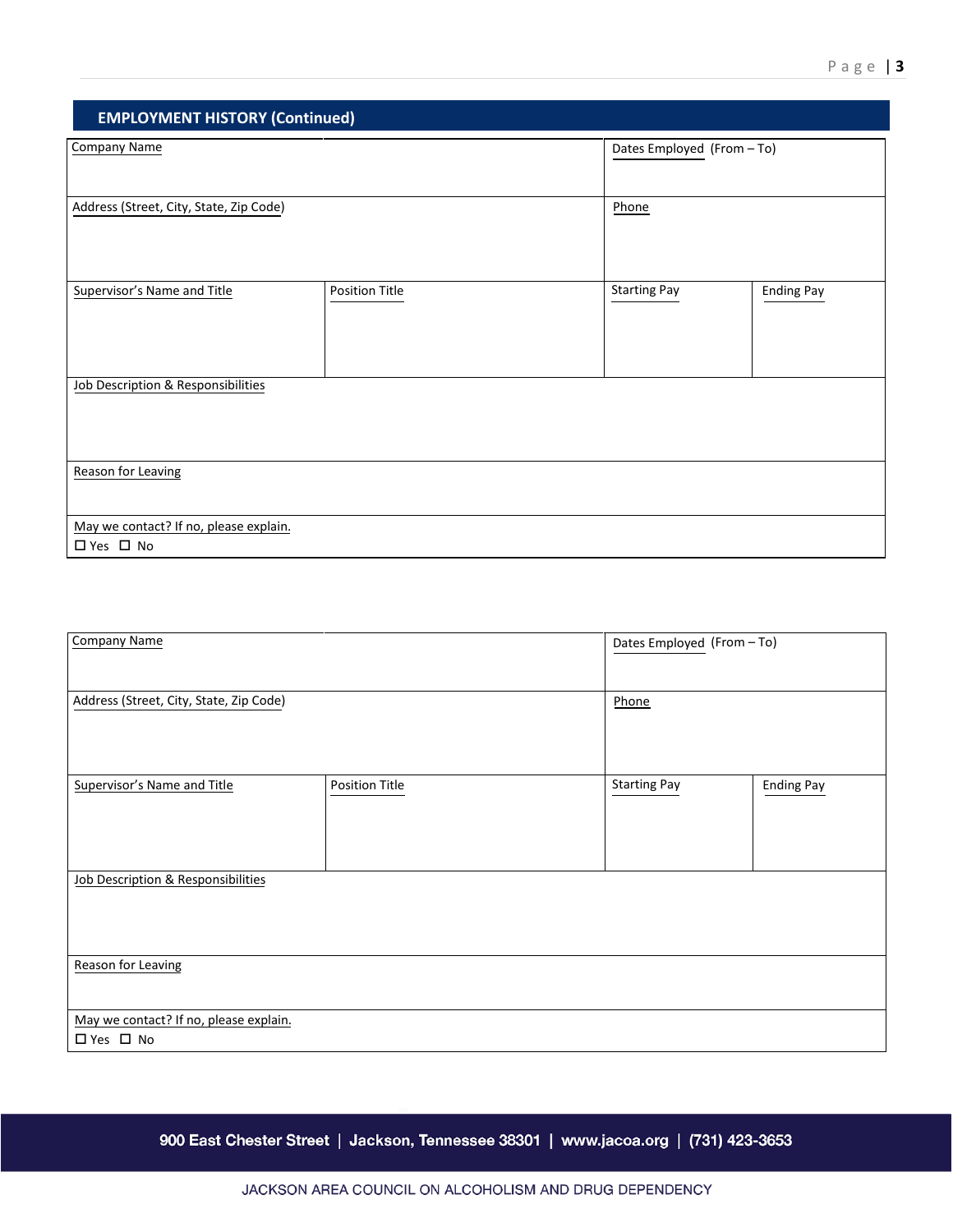## **REFERENCES**

*Please provide the names and contact information of three (3) persons not related to you.* 

| Name                             | Address, Phone, Email |
|----------------------------------|-----------------------|
| How do you know this individual? | Years Acquainted      |
| Name                             | Address, Phone, Email |
| How do you know this individual? | Years Acquainted      |
| Name                             | Address, Phone, Email |
| How do you know this individual? | Years Acquainted      |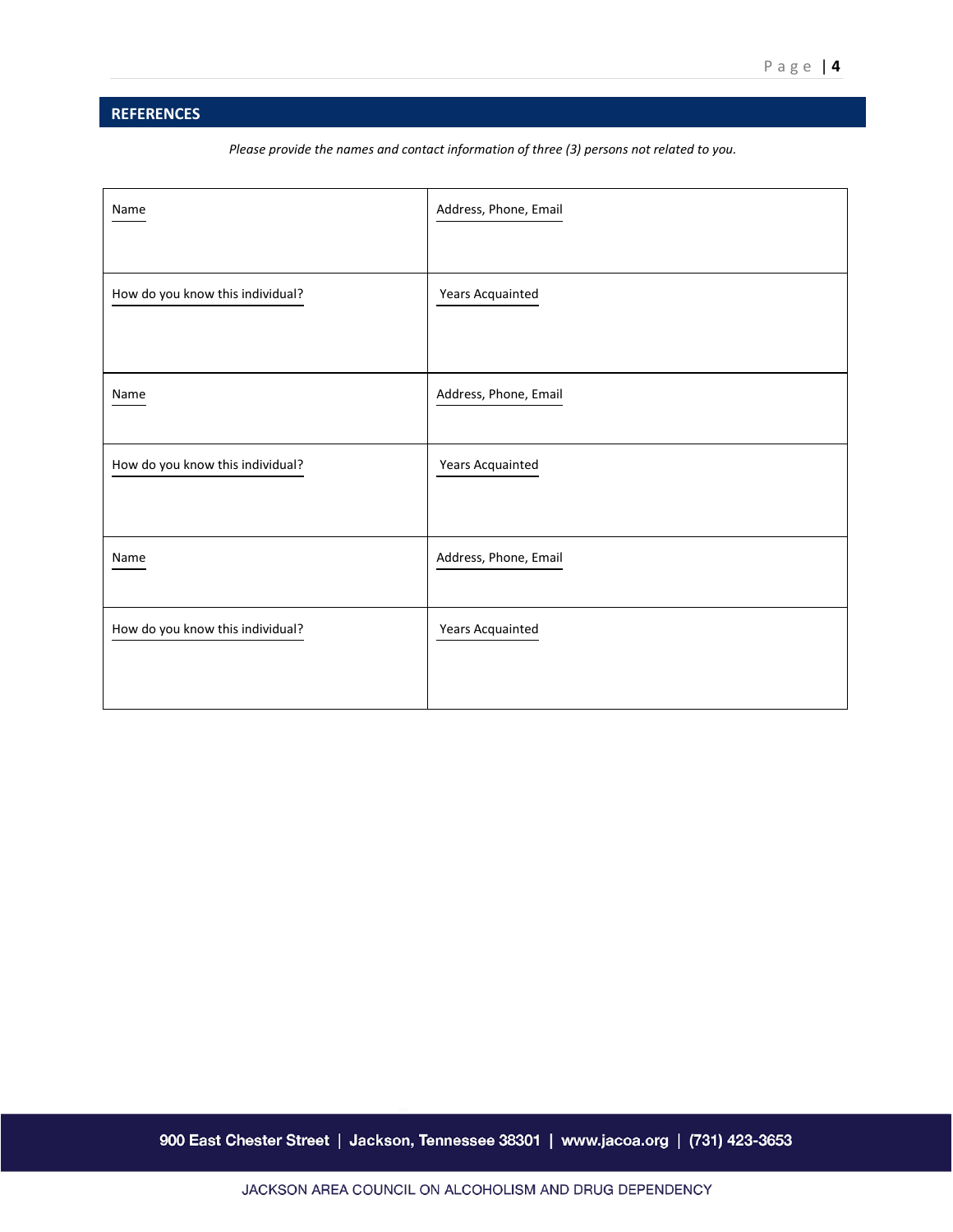#### **PLEASE READ CAREFULLY BEFORE SIGNING**

JACOA is an equal opportunity employer. JACOA does not discriminate in employment on account of race, color, religion, national origin, citizenship status, ancestry, age, sex (including sexual harassment), sexual orientation, marital status, physical or mental disability, military status or unfavorable discharge from military service.

I understand that neither the completion of this application nor any other part of my consideration for employment establishes any obligation for JACOA to hire me. If I am hired, I understand that either JACOA or I can terminate my employment at any time and for any reason, with or without cause and without prior notice. I understand that no representative of JACOA has the authority to make any assurance to the contrary.

I attest with my signature below that I have given to JACOA true and complete information on this application. No requested information has been concealed. I authorize JACOA to contact references provided for employment reference checks. If any information I have provided is untrue, or if I have concealed material information, I understand that this will constitute cause for the denial of employment or immediate dismissal.

Date **Example 2** Signature **Signature**  $\sim$ 

*THIS APPLICATION IS VALID ONLY FOR 60 DAYS FROM THE DATE SIGNED/DATED ABOVE.*